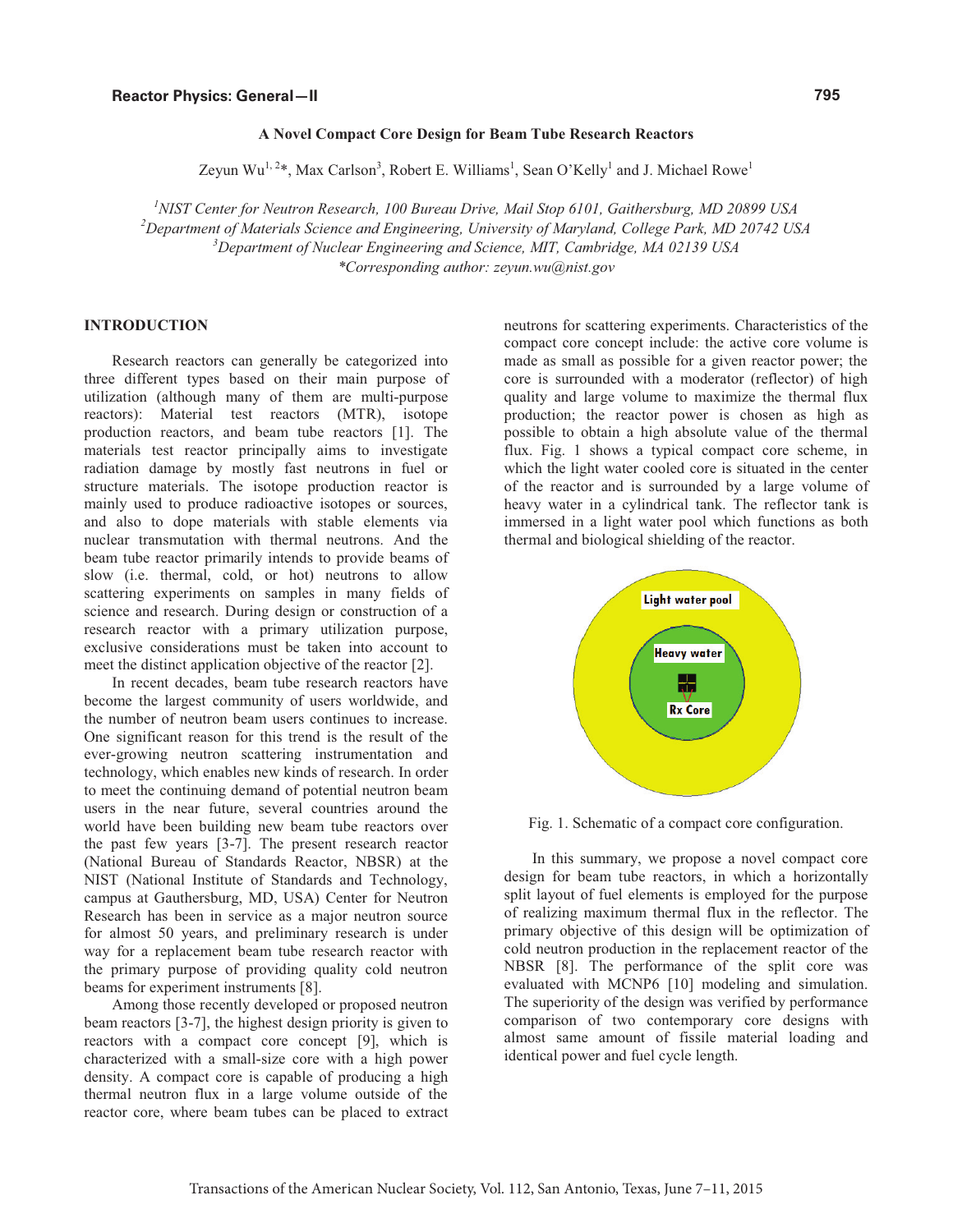#### **HORIZONTAL SPLIT CORE**

One commonly used fuel element (FE) in beam tube reactors consists of MTR curved fuel plates, which are typically composed of a uranium-enriched fuel meat clad with aluminum alloys. Some parameters of the fuel element, such as the volume of fuel meat in a fuel plate and the number of fuel plates in a fuel element, are normally determined by utilized fuel type, reactor power, and fuel residence time in the design. Detailed description and optimization of fuel element design are outside the discussion scope of this summary; for simplicity, a standard 17-plate fuel element was adopted for the core studies here. The geometry and external dimensions of the model fuel element are similar to the fuel presently used in the NBSR, and more information about the fuel element can be found in Ref. [11]. However, the vertical gap in the existing NBSR fuel element was removed for compact design purpose, and low enriched uranium (LEU) fuel was used to comply with existing nonproliferation policy. The LEU fuel used in the study is  $U_3Si_2/A1$  dispersion fuel with U-235 enrichment 19.75%. For simplification, the fuel plates are modeled without curvature in MCNP. The fuel meat has a rectangular shape with embedded fuel meat dimensions of 60 cm long, 6.134 cm wide, and 0.066 cm (26 mil) thick. Under this design, the calculated U-235 mass in a fresh fuel element is 391.47 gram.

As stated in the introduction, a compact core concept was embraced in the study, and thereby the inverse flux trap principle [9] was fully extended in the design. The flux trap was assumed to occur in easily accessible locations in the reflector tank to maximize the thermal flux that can be readily extracted for neutron experiments. Based on this simple argument, and also inspired by the vertically split fuel element design in NBSR [11], a horizontally split core was proposed. The innovative fuel element radial layout scheme of the split core is illustrated in Fig. 2.



Fig. 2. Split Core with 18 Fuel Elements Layout

As shown in Fig. 2, the split core consists of 18 fuel elements that are placed into two horizontally split

### **Reactor Physics: General—II**

regions. Each region consists of 9 fuel elements and represents a half core of the reactor. The core regions are isolated from the reflector by core boxes in an irregular diamond shape (see Fig. 2). The fuel elements in those core regions are close-packed with a hexagonal lattice. The two core regions are cooled and moderated by light water, and surrounded by a large volume of heavy water reflector. The core boxes separate heavy water and light water. The thermal flux trap between the core halves provides locations for neutron beams, and in the proposed design liquid deuterium cold neutron sources will be placed there.

To highlight salient characteristics of the horizontally split core design, two other compact core designs were also studied with fuel element layouts similar to the Australian OPAL reactor core with 16 FEs [5] and the China Advanced Research Reactor (CARR) core with 20 FEs [3]. The outer dimensions of the reflector tank and light water pool in all designs remained the same; the only differences existing between them were the number of FEs and FE arrangement scheme in the compact core. Detailed fuel element layouts for 16 FE core and 20 FE core are depicted in Fig. 3 and Fig. 4, respectively (the colors used for different materials match those of Fig. 2).



Fig. 3. 16 Fuel Element Core



Fig. 4. 20 Fuel Element Core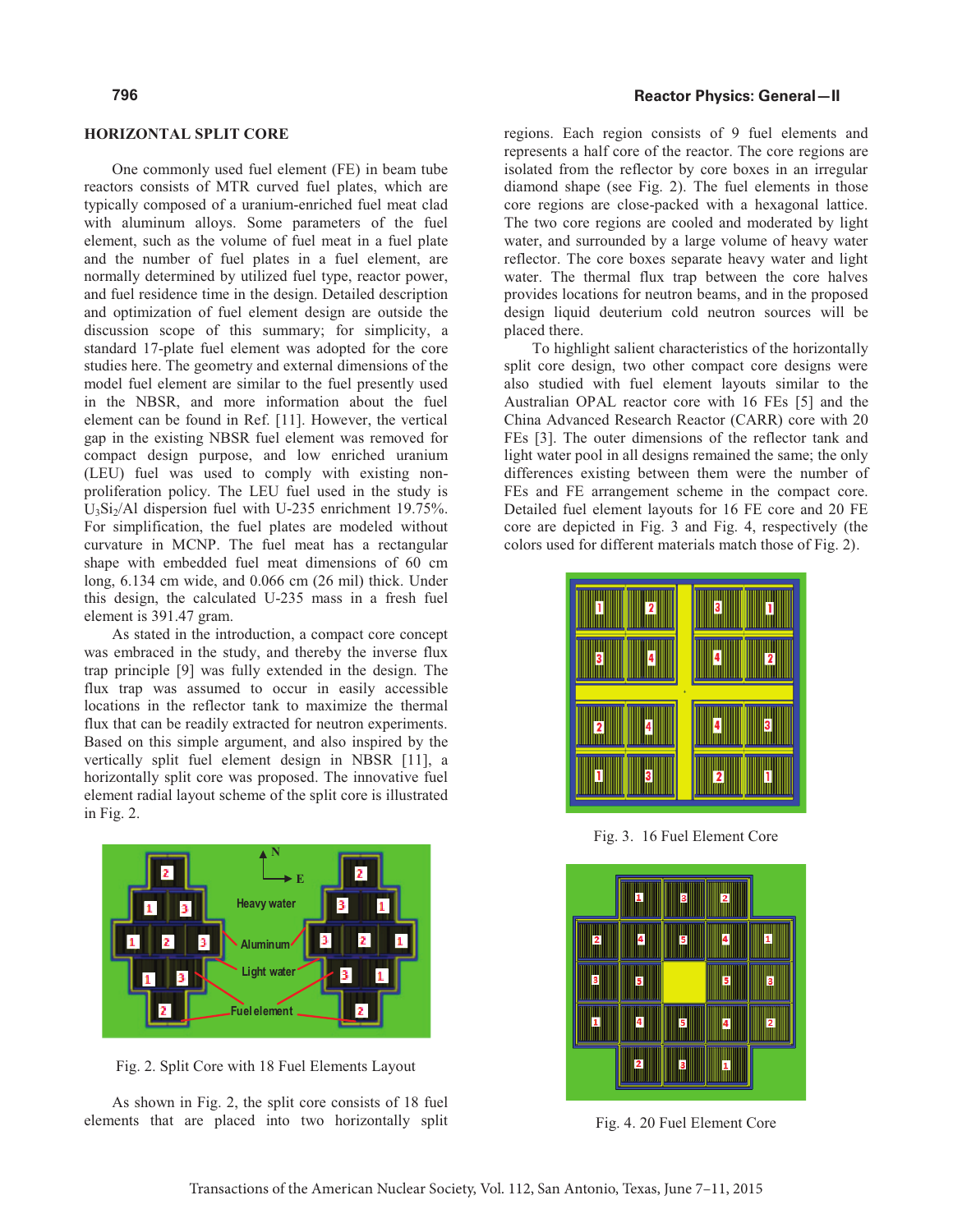#### **Reactor Physics: General—II**

To achieve a consistent comparison, all the cores discussed above were simulated at 20 MW thermal power with operational cycle length 30 days. The fuel element described above was used in all the cores. The equilibrium core was achieved by applying a standard out-in fuel loading strategy and using a multiple-batch fuel management scheme [12]. For simplicity, the number of fuel batches used for the 16 FE core, 20 FE core and 18 FE split core are four, five and three, respectively. The batch numbers of the fuel elements in the core are shown as the red index numbers in Fig. 2 - Fig.4.

### **RESULTS**

Control elements of the cores are not modeled in this study. Rather, an end of cycle (EOC) fuel inventory is obtained and used for the core performance calculations [13]. The unperturbed radial flux behaviors in thermal and fast groups at EOC for the three cores are depicted in Fig. 5. These fluxes were extracted in the mid-plane of the cores, and only fluxes in the radial direction with highest thermal flux are presented. Since the 16 FE core and 20 FE core are approximately cylindrically symmetric, the fluxes from these cores represent the average radial flux behavior in the cores. However, due to the unique configuration of the split core, the radial fluxes will certainly be different in different radial directions, and the ones shown in Fig. 5 were extracted from the direction along the south to north axis as shown in Fig. 2.



Fig. 5. Unperturbed radial flux behavior at EOC for the three cores.

The advantages of the split core can be readily identified by spotting the radial thermal flux behavior in Fig. 5 in terms of the maximum thermal flux (MTF) and its location. Moreover, the fast fluxes are significantly depressed in the locations with high thermal fluxes in the split core design. This salient property will definitely enhance the accessibility of fluxes in the core because a major component of the heat load to cold neutron sources is due to fast neutrons. It should also be noted that a radial beam tube placed along the south-north axis in the split core design will not view the fuel directly, which improves the quality of the cold neutron beam extracted by the proposed approach [8].

To quantitatively compare the features of the split core concept, some important figures of merit (FOM) for beam tube type research reactors were also evaluated for the three designs shown in Fig. 2 - Fig. 4. Table I shows a comparison of the resulting FOM. The performance of the split core is superior to the other two designs in terms of qualify factor and effective volume fraction, which are the two most important quality indicators for beam tube reactors. The definition of quality factor and effective volume fraction are given at the bottom of Table I.

#### Table I. Figures of merit of the three cores

| <b>Core Type</b>                                                        | <b>16 FE</b><br>Core | <b>20 FE</b><br>Core | <b>Split</b><br>Core |
|-------------------------------------------------------------------------|----------------------|----------------------|----------------------|
| Max. $\phi_{th}$ in reflector<br>$(x 10^{14} \text{ n/cm}^2 - s)$       | 4.32                 | 3.88                 | 5.62                 |
| Max. $\phi_{th}$ occurs<br>radial location (cm)                         | 29.00                | 31.00                | 0.00                 |
| Quality factor <sup>a</sup><br>$(\times 10^{13}$ MTF/MW <sub>th</sub> ) | 2.16                 | 1.94                 | 2.81                 |
| Effective volume<br>fraction <sup>b</sup> $(\% )$                       | 27.29                | 23.20                | 36.37                |

 $a<sup>a</sup>$ Defined as the ratio of maximum thermal flux (MTF) to the total thermal power of the reactor

 $b$ Defined as the fraction of volume with thermal flux greater than 3  $\times$  $10^{14}$  n/cm<sup>2</sup>-s in the reflector tank.

The power distributions of the cores at EOC were also calculated using MCNP6. Table II summarizes the power peaking factors (PPF) estimated for the three different cores. The axial PPF and the fuel element-wise PPF are similar in all three core designs, whereas the total PPF and the plate-wise PPF of the split core are slightly higher than those of 16 FE and 20 FE core. However, they still stay at an acceptable level based on recent thermal limit condition analyses performed on LEU fueled reactor [14]. Moreover, the peaking factors may be further mitigated with more refined studies on the design.

Table II. Power peaking factors (PPF) of the three cores

| <b>Core Type</b>      | <b>16 FE</b><br>Core | <b>20 FE</b><br>Core | <b>Split</b><br>Core |
|-----------------------|----------------------|----------------------|----------------------|
| <b>Total PPF</b>      | 2.14                 | 2.25                 | 2.45                 |
| Plate-wise PPF        | 1.65                 | 1.68                 | 1.91                 |
| Fuel Element-wise PPF | 1.05                 | 1.14                 | 1.10                 |
| Axial PPF             | 1.23                 | 1.24                 | 121                  |